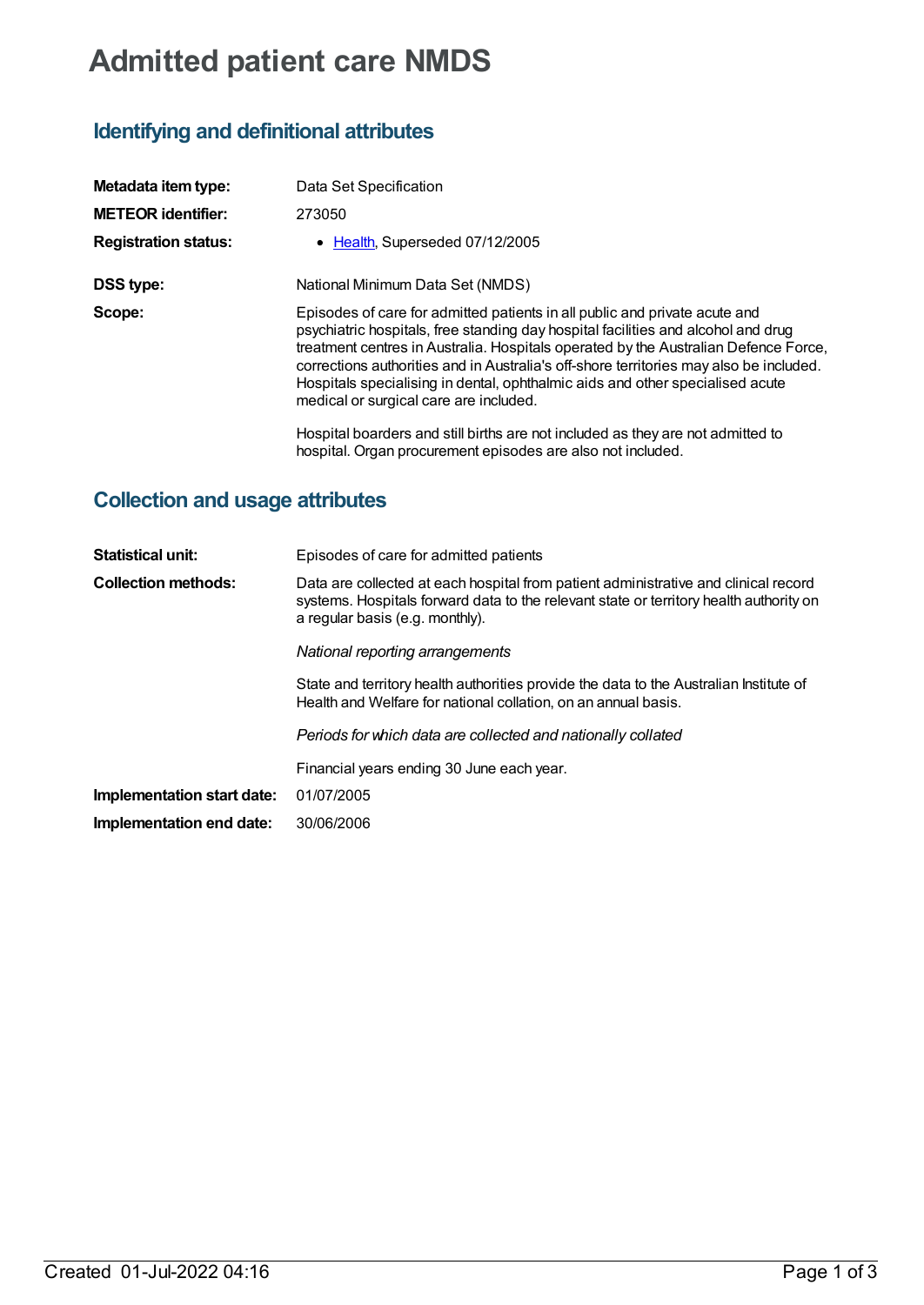#### **Comments:** *Scope links with other NMDS*

Episodes of care for admitted patients which occur partly or fully in designated psychiatric units of public acute hospitals or in public psychiatric hospitals:

Admitted patient mental health care NMDS, version 1.

Episodes of care for admitted patients where care type is palliative care:

Admitted patient palliative care NMDS, version 2.

#### *Glossary items*

Some previous Knowledgebase data element concepts are available in the METeOR glossary. Glossary items are available online through links in the relevant metadata items. In addition links to the glossary terms that are relevant to this National minimum data set are listed below.

#### **[Admission](https://meteor.aihw.gov.au/content/327206)**

**[Diagnosis](https://meteor.aihw.gov.au/content/327224)**

**[Episode](https://meteor.aihw.gov.au/content/327230) of acute care**

**[Hospital](https://meteor.aihw.gov.au/content/327242) boarder**

**[Hospital-in-the-home](https://meteor.aihw.gov.au/content/327308) care**

**[Live](https://meteor.aihw.gov.au/content/327248) birth**

**[Neonate](https://meteor.aihw.gov.au/content/327284)**

**Newborn [qualification](https://meteor.aihw.gov.au/content/327254) status**

**Organ [procurement](https://meteor.aihw.gov.au/content/327258) - posthumous**

**[Same-day](https://meteor.aihw.gov.au/content/327270) patient**

**[Separation](https://meteor.aihw.gov.au/content/327268)**

### **Source and reference attributes**

**Origin:** National Health Information Management Group

### **Relational attributes**

| Related metadata | Supersedes <b>EAdmitted patient care, NMDS, NHIMG, Superseded 01/03/2005.pdf</b> |
|------------------|----------------------------------------------------------------------------------|
| references:      | (125.6 KB) No registration status                                                |
|                  | Has been superseded by Admitted patient care NMDS 2006-07                        |

• [Health](https://meteor.aihw.gov.au/RegistrationAuthority/12), Superseded 23/10/2006

## **Metadata items in this Data Set Specification** Show more detail

| Seq<br>No.               | Metadata item                                                                                | <b>Obligation Max</b> | <b>OCCUIS</b> |
|--------------------------|----------------------------------------------------------------------------------------------|-----------------------|---------------|
| $\overline{\phantom{a}}$ | Episode of admitted patient care (newborn)—number of qualified days, total<br><b>NINNNN1</b> | Conditional 1         |               |
| $\overline{\phantom{a}}$ | Episode of admitted patient care—admission date, DDMMYYYY                                    | Mandatory 1           |               |
| $\overline{\phantom{a}}$ | Episode of admitted patient care-admission mode, code N                                      | Mandatory             |               |